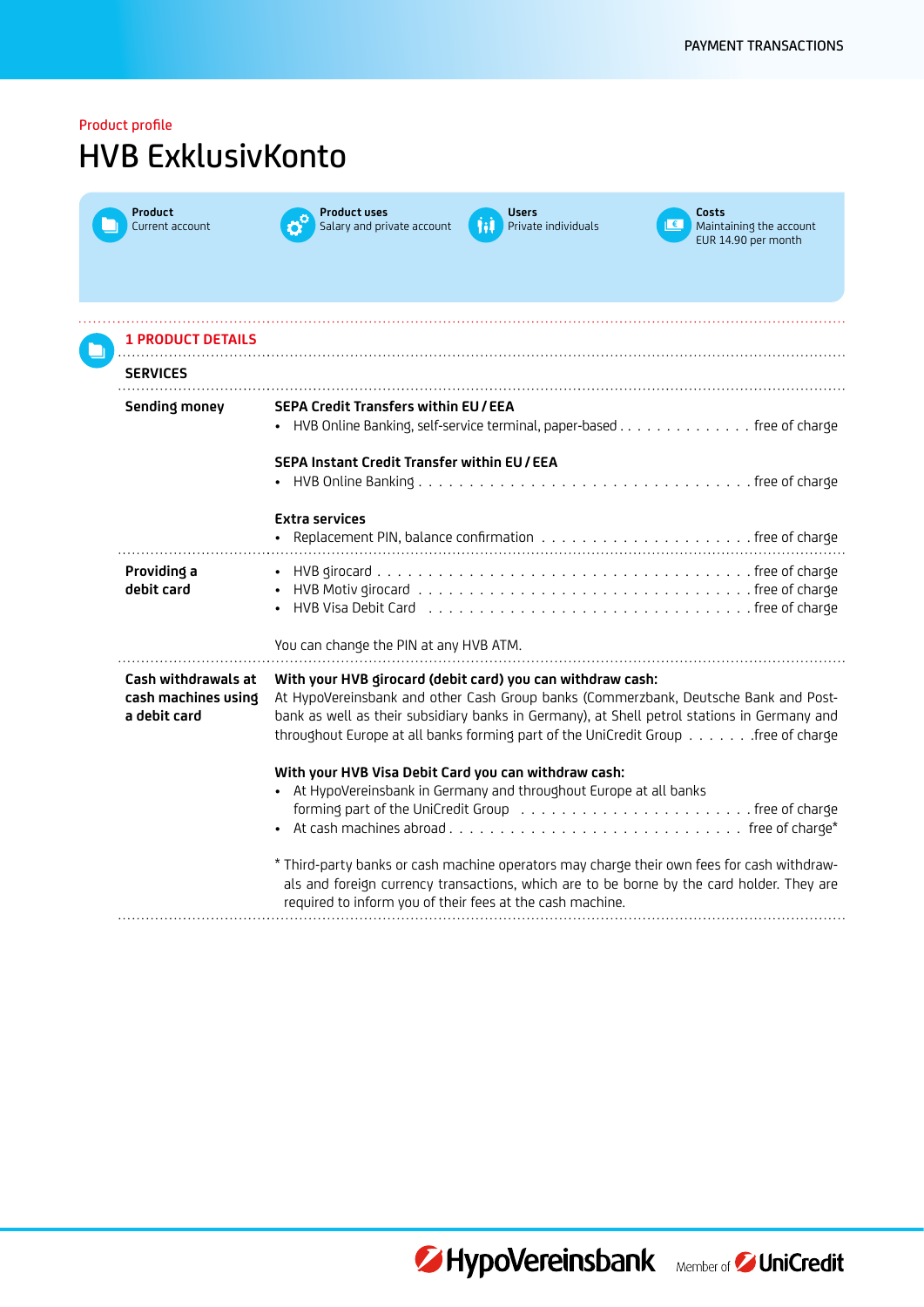| Providing a<br>credit card           | <b>HVB Mastercard Gold</b><br>You can change the PIN at any HVB ATM.<br>Cash withdrawal all over the world with HVB Mastercard,<br>In exceptional cases, some third-party banks / ATM operators may charge additional fees. We<br>will refund these in full - please inform your relationship manager should the situation arise.<br>Please see the relevant product profiles for more detailed information on the individual credit<br>cards.                                                                                                                                                                                                                                                                               |
|--------------------------------------|------------------------------------------------------------------------------------------------------------------------------------------------------------------------------------------------------------------------------------------------------------------------------------------------------------------------------------------------------------------------------------------------------------------------------------------------------------------------------------------------------------------------------------------------------------------------------------------------------------------------------------------------------------------------------------------------------------------------------|
| Arranged overdraft                   | <b>HVB overdraft facility</b><br>Usually three times your net monthly salary<br>Interest rate for an authorised overdraft facility and/or tolerated overdraft<br>(overdrawn account): please refer to the current list of prices and services.                                                                                                                                                                                                                                                                                                                                                                                                                                                                               |
| Changing accounts                    | Free account-changing service<br>Online account-changing service via hvb.de/kontowechsel<br>Statutory account-changing support in accordance with the (German) Payment Accounts Act                                                                                                                                                                                                                                                                                                                                                                                                                                                                                                                                          |
| <b>Modes of access</b>               | • HVB Online Banking (hvb.de)<br>• HVB Mobile Banking<br>Self-service terminals<br>HypoVereinsbank branches                                                                                                                                                                                                                                                                                                                                                                                                                                                                                                                                                                                                                  |
| <b>Account information</b>           | Free provision of account statements<br>Online account statements (automatic or manual download, archiving, printing)<br>$\bullet$<br>Statement printer<br>Account statements by post (weekly, fortnightly, etc.)                                                                                                                                                                                                                                                                                                                                                                                                                                                                                                            |
| <b>Text alerts</b>                   | Texts may be selected on an individual basis<br>Transactions using a credit card or the HVB Visa Debit Card<br>Account services (checking account balance, incoming payments, debit transactions,<br>account balance notification for above or below customer-defined account balances,<br>account statement reminders)<br>Select and change at any time, either online (HVB Online Banking) or through your<br>relationship manager                                                                                                                                                                                                                                                                                         |
| <b>ADDITIONAL</b><br><b>SERVICES</b> | Services that are not an essential element of the current account agreement and are subject<br>to change or withdrawal by the Bank at any time without notice:                                                                                                                                                                                                                                                                                                                                                                                                                                                                                                                                                               |
| <b>Travel reservation</b><br>service | • You can make reservations with more than 120 travel operators through the travel agent<br>PTG (Professional Travel GmbH).<br>HVB ExklusivKonto account holders are eligible to receive from HypoVereinsbank a 7%<br>$\bullet$<br>refund of the cost of travel within 6 weeks of the trip (not including taxes, additional fees,<br>comparable surcharges and cancellation fees)<br>To qualify, customers must hold an HVB ExklusivKonto at the time of booking and<br>$\bullet$<br>receiving the refund.<br>Reservations may be made by calling the service hotline at +49 40 4136 0127 or online<br>$\bullet$<br>at hvb.de/zusatzservices<br>The service hotline is open from Monday to Saturday from 8.00 am to 8.00 pm. |
|                                      |                                                                                                                                                                                                                                                                                                                                                                                                                                                                                                                                                                                                                                                                                                                              |